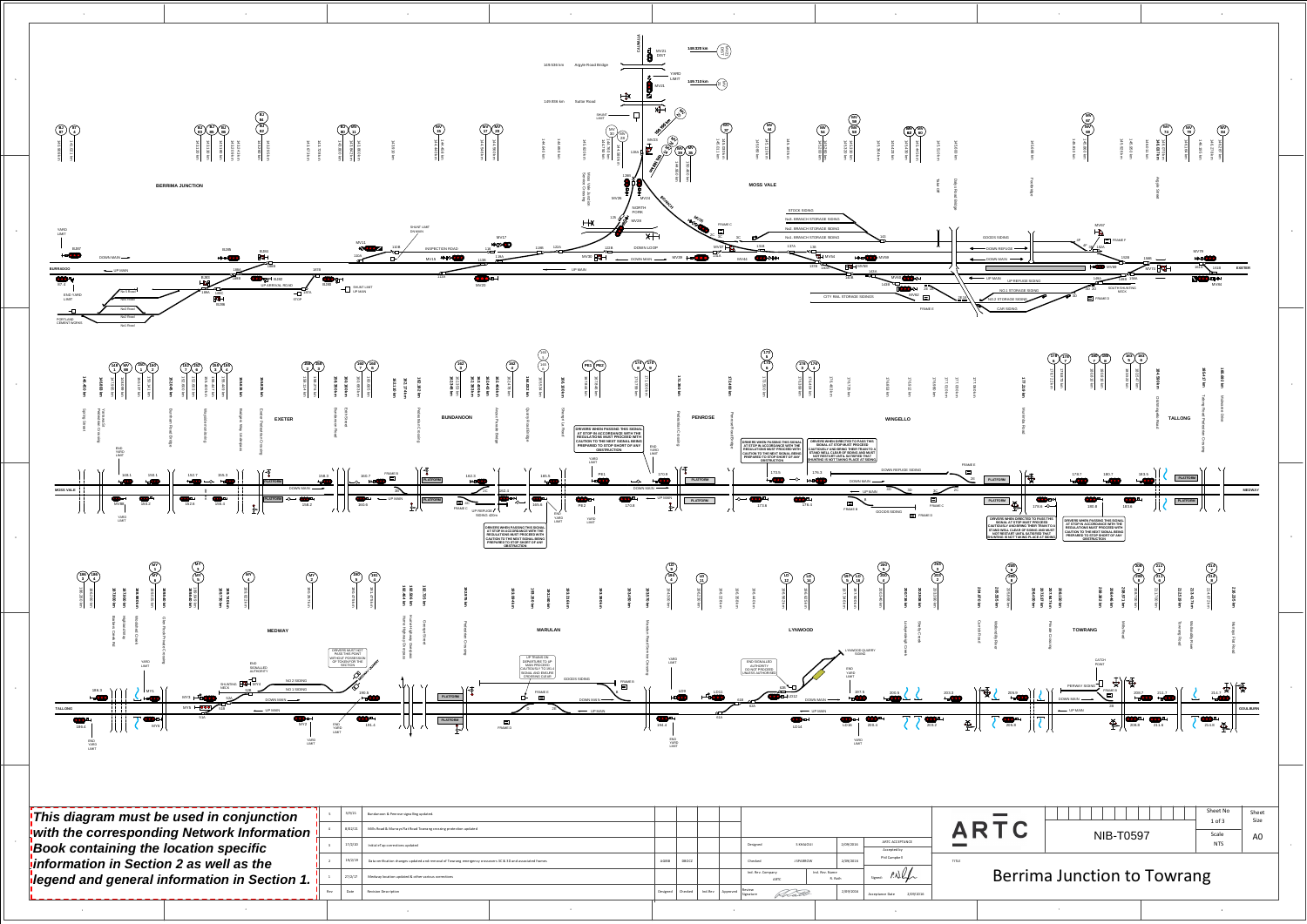

| 01/22 | Goulburn signals G50 & G29 updated & G50P removed                                                                                                          |   |  |  |  |  |
|-------|------------------------------------------------------------------------------------------------------------------------------------------------------------|---|--|--|--|--|
| 9/21  | Parkesbourne Road bridge corrected at 239.160km and Fish River - Gunning signals updated                                                                   |   |  |  |  |  |
| /4/21 | Coolalie Road level crossing Jerrawa updated.                                                                                                              |   |  |  |  |  |
| /9/20 | TOW & yard limit signs added at Joppa Junction signal G6 & bi-directional references added at Goulburn & Yass Junction. Goulburn 117 crossover km updated. |   |  |  |  |  |
| 11/19 | Signals G81, 222.8, G6 & 145.7 Towrang to Yarra updated. Down & Up Main line directions updated at Goulburn South. Initial eTap corrections updated        |   |  |  |  |  |
| ate   | <b>Revision Description</b>                                                                                                                                |   |  |  |  |  |
|       | 3                                                                                                                                                          | 4 |  |  |  |  |

|         |          |                                             |           |           |                              |              | ARTC  |
|---------|----------|---------------------------------------------|-----------|-----------|------------------------------|--------------|-------|
|         |          | Designed                                    | S KHAJOUI | 2/09/2016 | ARTC ACCEPTANCE              |              |       |
|         |          |                                             |           |           | Accepted by                  |              |       |
|         |          | Checked<br><b>J SPARROW</b>                 |           | 2/09/2016 | Phil Campbell                | <b>TITLE</b> |       |
|         |          | Ind. Rev. Company<br>Ind. Rev. Name<br>ARTC |           | R. Rath   | Signed:                      |              | Goull |
| Ind.Rev | Approved | Review<br>Kelatt<br>Signature               |           | 2/09/2016 | Acceptance Date<br>2/09/2016 |              |       |
|         |          |                                             |           |           |                              |              |       |